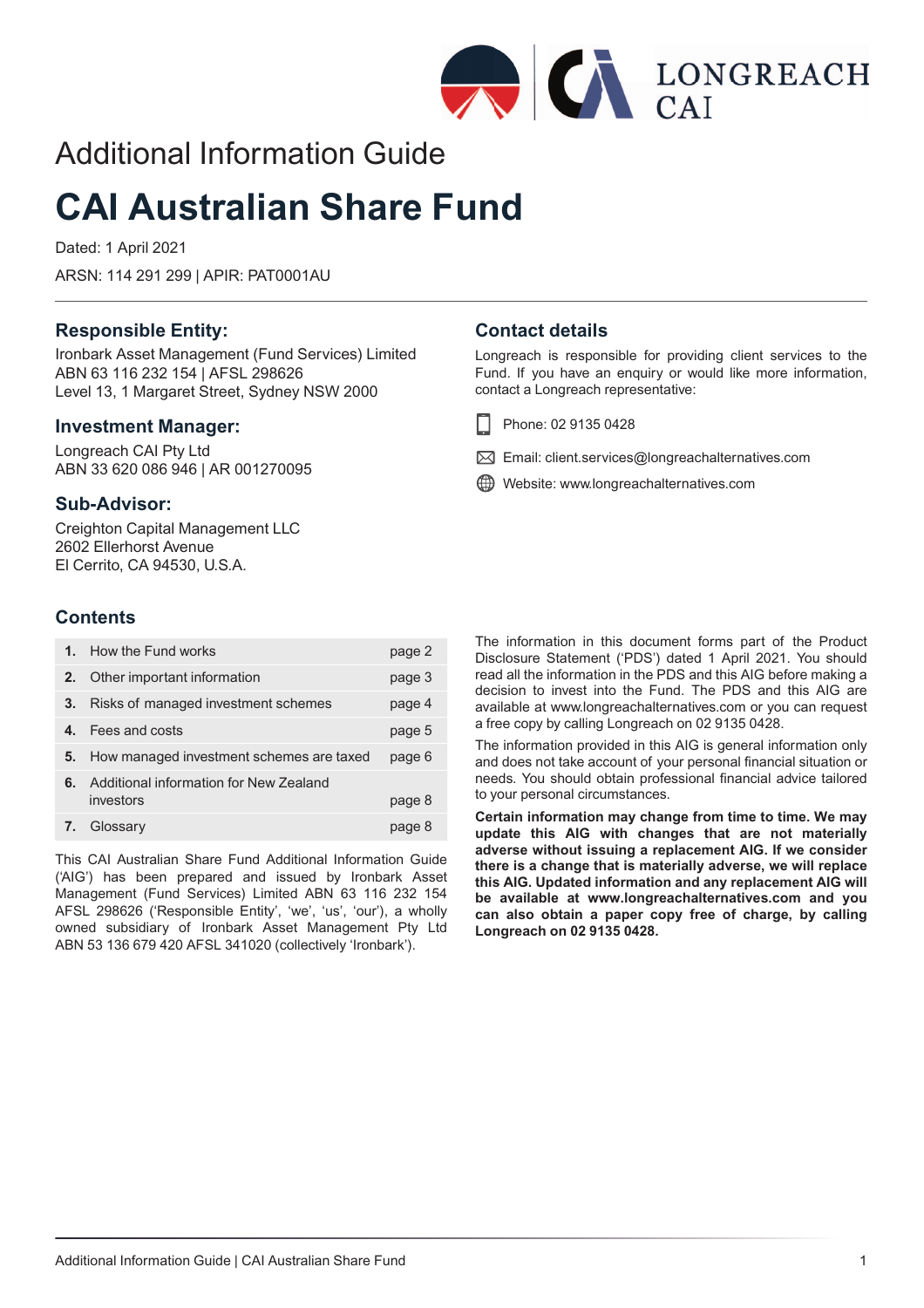# <span id="page-1-0"></span>**How the Fund works**

### **Applications**

We will only start processing an application if:

- we consider that you have correctly completed the Application Form;
- it has been correctly sent by you and received by the Unit Registry;
- you have provided the relevant identification documents; and
- application money (in cleared funds) stated in your Application Form has been received. The time it takes for application money to clear varies depending on how you transfer the money and your bank (it may take up to four Business Days).

We reserve the right to accept or reject applications in whole or in part at our discretion and delay the processing of applications where we believe it to be in the best interest of all the Fund's investors.

Any interest earned on application money for the Fund will not be credited in favour of the applicant and will be retained by the Responsible Entity.

### **Distributions**

An investor's share of any distributable income is calculated in accordance with the Constitution and is generally based on the number of units held by the investor at the end of the distribution period and the distributable income.

In some circumstances, such as where an investor makes a large withdrawal request or application request (generally 5% or more of the units on issue at the date the request was received), Ironbark may determine that a special distribution be calculated and distributed earlier than usual:

- in the event of an application, to prevent dilution of distributable income to the existing investors; and
- in the event of a withdrawal, to ensure the redeeming investor receives their share of distributable income so the remaining investors are not left to bear the redeeming investor's portion of taxable income.

There may also be a special attribution of taxable components to redeeming investors under the Attribution Managed Investment Trust ('AMIT') regime. Refer to the 'How managed investment schemes are taxed' section in this AIG for further details on AMIT.

### **Withdrawals**

When you are withdrawing, you should take note of the following:

- in some instances we are not responsible or liable if you do not receive, or are late in receiving, any withdrawal money that is paid according to your instructions;
- we may contact you to check your details before processing your withdrawal request. This may cause a delay in finalising payment of your withdrawal money. No interest is payable for any delay in finalising payment of your withdrawal money;
- if we cannot satisfactorily identify you as the withdrawing investor, we may refuse or reject your withdrawal request or payment of your withdrawal proceeds will be delayed. We are not responsible for any loss you consequently suffer;
- the Withdrawal Price will vary as the market value of assets in the Fund rises or falls;
- we reserve the right to fully withdraw your investment upon 30 days' notice if, as a result of processing your withdrawal request, your investment balance falls below the minimum initial investment amount of the Fund. The payment of fees to your financial adviser is not regarded as a withdrawal request for these purposes;
- as an investor who is withdrawing, you agree that any payment made according to instructions received by post, courier or fax shall be at the complete satisfaction of our obligations, despite any fact or circumstances such as the payment being made without your knowledge or authority; and
- you agree that if the payment is made according to these terms, you and any person claiming through or under you, shall have no claim against us about the payment.

### **Withdrawal restrictions**

Ironbark can deny a withdrawal request in certain circumstances, including where accepting the request would cause the Fund to cease to be liquid or where the Fund is not liquid (as defined in the Corporations Act). When the Fund is not liquid, an investor can only withdraw when Ironbark makes a withdrawal offer to investors in accordance with the Corporations Act. Ironbark is not obliged to make such offers.

A Fund will be liquid if it has liquid assets (generally cash and marketable securities) which account for at least 80% of its value. If Ironbark is unable to liquidate funds to meet withdrawal payments, it may suspend the calculation of the NAV and withhold withdrawal proceeds.

### **Transferring units**

You may transfer units in the Fund to another person. To do this contact Longreach for instructions on how to complete the transfer, additionally you will need to send:

- a signed and completed, and where relevant, stamped Australian standard transfer form that you can download from www.longreachalternatives.com; and
- a completed Application Form from this PDS for the Fund current at the time, completed by the person to whom the units are being transferred as a new applicant to the Fund.

We reserve the right to decline certain transfer requests at our discretion.

A transfer involves a disposal of units and may have tax implications. We recommend that you obtain tax and legal advice (as necessary) before requesting a transfer.

### **Authorised signatory**

You can appoint a person, partnership or company as your authorised signatory. To do so, please nominate them on the initial Application Form and have them sign the relevant sections. If a company is appointed, the powers extend to any director and officer of the company. If a partnership is appointed, the powers extend to all partners. Such appointments will only be cancelled or changed once we receive written instructions from you to do so.

Once appointed, your authorised signatory has full access to operate your investment account for and on your behalf. This includes the following:

- making additional investments;
- requesting income distribution instructions to be changed;
- withdrawing all or part of your investment;
- changing bank account details; and
- enquiring and obtaining copies of the status of your investment.

If you do appoint an authorised signatory:

- you are bound by their acts;
- you release, discharge and indemnify us from and against any losses, liabilities, actions, proceedings, account claims and demands arising from instructions received from your authorised representatives; and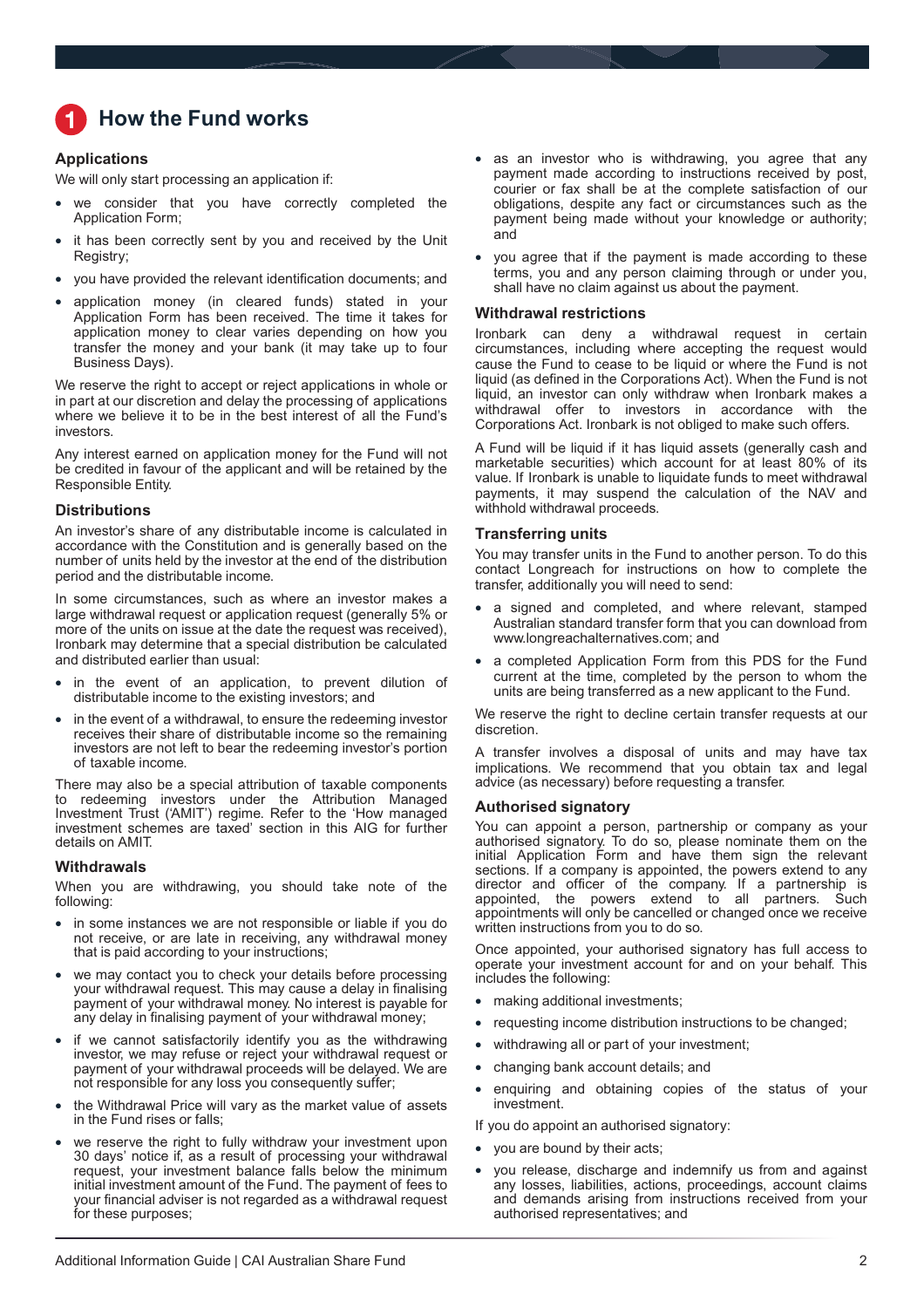<span id="page-2-0"></span>• you agree that any instructions received from your authorised signatory shall be to the complete satisfaction of our obligations, even if the instructions were made without your knowledge or authority.

### **Your privacy – privacy collection notice**

When you provide instructions to us or our service providers or delegates, we and our service providers or delegates will be collecting personal information about you. This information is needed to facilitate, administer and manage your investment, and to comply with Australian taxation laws and other laws and regulations. Otherwise, your application may not be processed or we and our service providers or delegates will not be able to administer or manage your investment.

The information that you provide may be disclosed to certain organisations or bodies situated in Australia or overseas, including service providers or business associates who provide services and financing in connection with our products and services and business functions and activities that may include:

- the ATO, AUSTRAC and other government or regulatory bodies;
- your broker, financial adviser or adviser dealer group, their service providers and any joint holder of an investment;
- organisations involved in providing, administering and managing the Fund, the administrator, custodian, auditors, or those that provide mailing or printing services; and
- those where you have consented to the disclosure and as required by law.

Currently, Ironbark does not disclose any privacy information to parties outside Australia but this may be subject to change.

Ironbark may from time to time provide you with direct marketing and/or educational material about products and services Ironbark believes may be of interest to you.

Should you not wish to receive this information from Ironbark (including by email or electronic communication), you have the right to "opt out" by advising Ironbark by telephoning 1800 034 402, or alternatively by contacting Ironbark at client.services@ironbarkam.com.

Subject to some exceptions allowed by law, you can ask for access to your personal information. We will give you reasons if we deny you access to this information. The Ironbark Privacy Policy outlines how you can request to access and seek the correction of your personal information. The Ironbark Privacy Policy is available at www.ironbarkam.com and can be obtained by contacting Ironbark's Privacy Officer on 1800 034 402, or<br>alternatively by contacting us via email at alternatively client.services@ironbarkam.com.

# **Other important information**

### **The Constitution**

The Fund is governed by the Constitution that sets out how the Fund must operate, and together with this PDS, the Corporations Act and other laws, regulates the Responsible Entity's legal relationship with investors. If you invest in the Fund, you agree to be bound by the terms of this PDS and the Constitution. A copy of the Constitution will be made available on request. Please consider these documents before investing in the Fund.

We may amend the Constitution from time to time in accordance with the provisions in the Constitution and the Corporations Act.

### **Potential conflicts of interest**

Ironbark, and our various service providers may from time to time act as issuer, investment manager, custodian, registrar, broker, administrator, investment adviser, distributor or dealer, or be otherwise involved in other ways, in relation to other managed investments established by us that have similar objectives to those of the Fund.

Ironbark's Privacy Policy contains information about how you can make a complaint if you think Ironbark has breached your privacy and how Ironbark will deal with your complaint.

You should refer to the Ironbark Privacy Policy for more detail about the personal information that Ironbark collects and how Ironbark collects, uses and discloses your personal information.

### **Anti-money laundering and counter terrorism financing ('AML/CTF')**

Australia's AML/CTF laws require the Responsible Entity to adopt and maintain an Anti-Money Laundering and Counter Terrorism Financing program. A fundamental part of the AML/CTF program is that we collect and verify certain information about investors in the Fund.

To meet this legal requirement, we need to collect certain identification information and documentation ('Know Your Clients ('KYC') Documents') from new investors. Existing investors may also be asked to provide KYC Documents as part of a re-identification process to comply with the AML/CTF laws. Processing of applications or withdrawals will be delayed or refused if investors do not provide the KYC Documents when requested.

Under the AML/CTF laws, the Responsible Entity may be required to submit reports to AUSTRAC. This may include the disclosure of your personal information. We may not be able to tell you when this occurs and, as a result, AUSTRAC may require us to deny you (on a temporary or permanent basis) access to your investment. This could result in loss of the capital invested, or you may experience significant delays when you wish to transact on your investment.

The Responsible Entity is not liable for any loss you may suffer because of compliance with the AML/CTF laws.

### **Conditions for use of the fax transaction facility**

By completing the additional investment form or a withdrawal request, you agree to be bound by the following conditions if you give the Unit Registry a notice by fax:

- you acknowledge that there is a risk that fraudulent fax requests may be made by a third party;
- you agree that neither of Ironbark, its officers, employees or agents, are responsible for any fraudulently completed communications and that none of Ironbark, its officers, employees or agents will compensate you for any losses arising from such communications; and
- you release and indemnify Ironbark, its officers, employees and agents against any liabilities whatsoever arising from Ironbark, its officers, employees or agents acting on faxed communications from, or purporting to be from you.

The appointment of these service providers may result in the appointment of a related entity to provide services or perform functions in relation to the Fund, including acting as our delegate. We may also enter into financial or other transactions with related entities in relation to the assets of the Fund and may sell or purchase assets from, a related entity. It is possible that appointments may have potential conflicts of interest with the Fund in the course of business.

Should we face conflicts in respect of our duties in relation to the Fund, related funds and our own interests we have policies and procedures in place to manage these appropriately. We will resolve such conflict fairly and reasonably and in accordance with the law, ASIC policy and our policies at all times, and have regard in such event to our obligations to investors.

Ironbark Asset Management Pty Ltd is a shareholder in Longreach Alternatives Ltd, which is a shareholder in Longreach CAI. Longreach CAI and Creighton AI have entered into a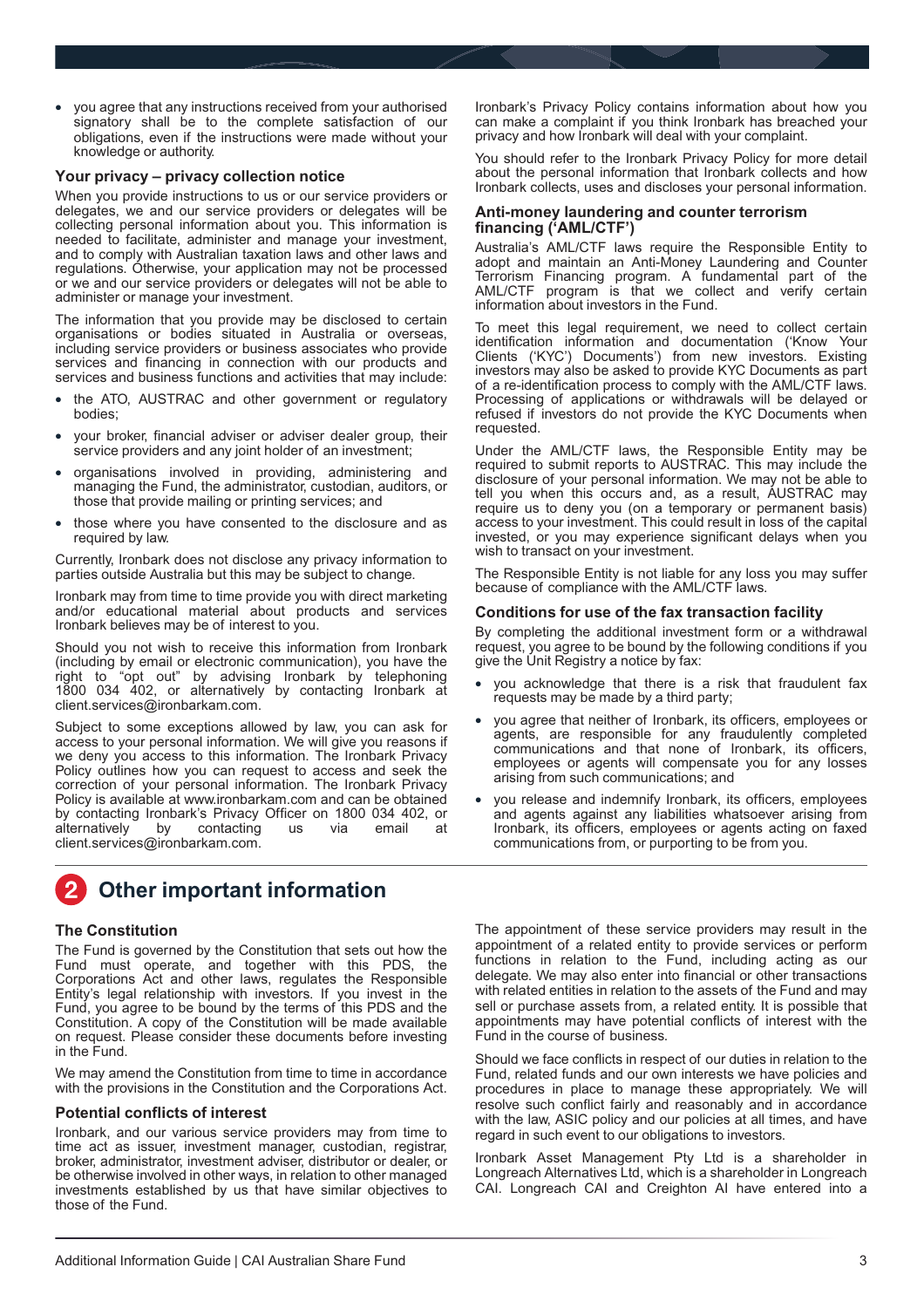<span id="page-3-0"></span>commercial relationship to develop and distribute Creighton AI's investment capability to Australian investors. Additionally, some individual senior management hold shares within these businesses.

### **Corporate governance framework**

The Board of the Responsible Entity is committed to achieving effective compliance with all applicable laws, regulations and industry codes.

The Responsible Entity's compliance objectives are:

- to comply with the requirements of the law, regulatory requirements (e.g. Corporations Act and ASIC Regulatory Guides);
- to proactively identify compliance issues impacting on its business operations and establish compliance procedures and protocols to effectively and efficiently address these compliance issues;
- to monitor those procedures in place to ensure that compliance is maintained and that adequate reporting procedures exist to resolve any issues that may arise; and
- to ensure that all its representatives are kept up-to-date with developments in compliance requirements impacting on business operations and respond to them in a systematic and timely manner.

### **Standard risk measure ('SRM')**

The SRM has been developed by the Association of Superannuation Funds of Australia ('ASFA') and the Financial Services Council ('FSC') at the request of Australian Prudential Regulation Authority ('APRA').

The purpose of the SRM is to disclose the level of risk using a standard measure. It allows members to compare investments both within and between managed investment schemes based on the likely number of negative annual returns over any twenty year period.

As shown in the table below, a risk band of 1 would suggest that the investment is the least risky investment, and a risk band of 7 suggests a very risky investment.

| <b>Risk</b><br>band | <b>Risk label</b> | <b>Estimated number of negative</b><br>returns over any 20 year period |
|---------------------|-------------------|------------------------------------------------------------------------|
| 1                   | Very Low          | Less than $0.5$                                                        |
| 2                   | Low               | $0.5$ to less than 1                                                   |
| 3                   | Low to Medium     | 1 to less than 2                                                       |
| 4                   | Medium            | 2 to less than 3                                                       |
| 5                   | Medium to High    | 3 to less than 4                                                       |
| 6                   | High              | 4 to less than 6                                                       |
|                     | Very High         | 6 or greater                                                           |
|                     |                   |                                                                        |

### **Disclosure**

Material information in relation to the Fund, including continuous disclosure notices, is uploaded on the website www.longreachalternatives.com.

You may also obtain a copy of the most recent annual financial report from the website or free of charge by contacting Longreach.

If the Fund is a disclosing entity, the Fund is subject to regular reporting and disclosure obligations. Investors can obtain a copy<br>of the following documents from the website documents www.longreachalternatives.com:

- the most recent annual financial report lodged with ASIC by the Fund;
- any half yearly financial report lodged with ASIC after the lodgement of that annual financial report but before the date of this PDS; and
- any continuous disclosure notices lodged with ASIC by the Fund after that annual financial report but before the date of this PDS.

Copies of documents lodged with ASIC in relation to the Fund may be obtained from ASIC.

### **Keeping you informed**

We will make the following statements available to all investors of the Fund:

- a transaction confirmation statement, showing a change in your holdings, provided when a transaction occurs or on request;
- distribution statements, issued only when the Fund has distributed during the period;
- annual tax statement for each period ended 30 June, issued only when the Fund has distributed during the period; and
- a confirmation of holdings statement for each period ended 30 June.

The following statements will be available to all investors of the Fund online at www.longreachalternatives.com:

- the Fund's half-yearly financial account (if applicable);
- the Fund's annual audited accounts for the most recent period ended 30 June; and
- monthly investment reports providing updates on the Fund.

# **Risks of managed investment schemes**

### **General risks of investing**

Risks associated with investing generally include:

| <b>Active management</b><br>risk | Where the Fund invests in selected securities, rather than investing in a predetermined basket of<br>securities such as an index, the Fund may underperform the stated benchmark due to investment choices.                                                                                                                                                                             |
|----------------------------------|-----------------------------------------------------------------------------------------------------------------------------------------------------------------------------------------------------------------------------------------------------------------------------------------------------------------------------------------------------------------------------------------|
| <b>Distribution risk</b>         | It is not guaranteed that distributions from the Fund will be made on a regular basis. Investors should not<br>rely on distributions from the Fund to service other obligations. The level of income distributed to investors<br>can also rise or fall, and the tax status of such income may also change.                                                                              |
| Force majeure risk               | Circumstances or events beyond our reasonable control may impact the operation, administration, and<br>performance of the Fund. Those include, but are not limited to, industrial disputes, failure of a securities<br>exchange, fires, flood, hurricanes, earthquakes, wars and acts of terrorism, governmental pre-emption in<br>connection with an emergency of state and pandemics. |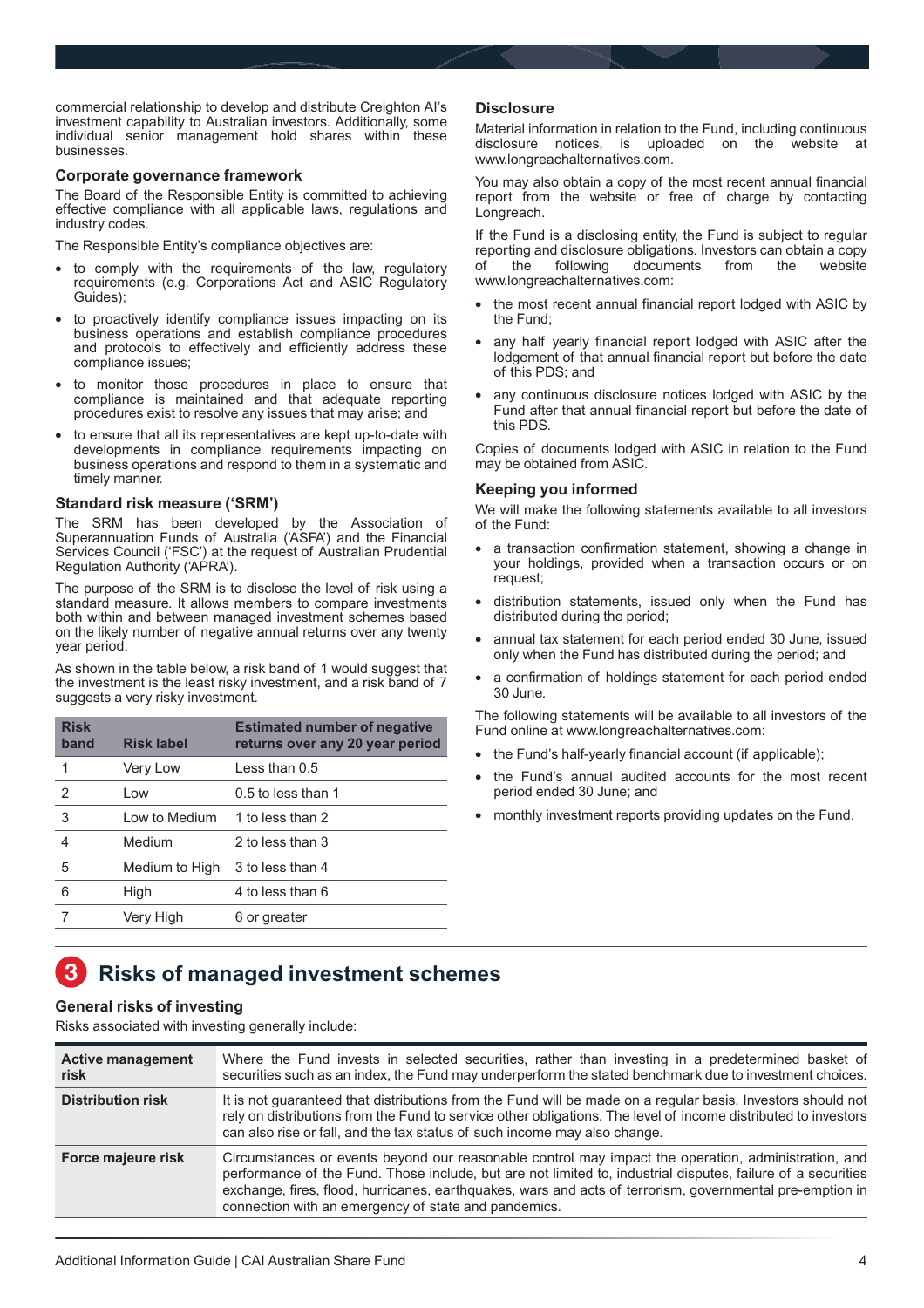<span id="page-4-0"></span>

| <b>Fund risk</b>        | Fund risks include the potential termination of the Fund, change of the fees and expenses (in accordance<br>with the Constitution), change in the Investment Manager and/or Sub-Advisor or their respective<br>investment professionals, or the risk of error in the administration of the Fund. There is also a risk that<br>investing in the Fund may give different results than investing individually because of income or capital<br>gains accrued in the Fund and the consequences of applications and withdrawals by other investors. The<br>Responsible Entity aims to manage fund risk by regularly monitoring the Investment Manager and the<br>investment management process to ensure that the Fund is managed in a way that is in your best<br>interests. |
|-------------------------|-------------------------------------------------------------------------------------------------------------------------------------------------------------------------------------------------------------------------------------------------------------------------------------------------------------------------------------------------------------------------------------------------------------------------------------------------------------------------------------------------------------------------------------------------------------------------------------------------------------------------------------------------------------------------------------------------------------------------------------------------------------------------|
| <b>Inflation risk</b>   | This is the risk that the prices of goods and services will rise faster than the value of your investment.                                                                                                                                                                                                                                                                                                                                                                                                                                                                                                                                                                                                                                                              |
| Interest rate risk      | Interest rate movements may adversely affect the general business, financial and economic climate<br>worldwide, and hence the value of the assets of the Fund. In addition, to the extent that investors use debt<br>to fund their investment in the Fund, interest rate movements may adversely affect them.                                                                                                                                                                                                                                                                                                                                                                                                                                                           |
| Investor objective risk | This is the risk that your objectives will not be met by your choice of investments.                                                                                                                                                                                                                                                                                                                                                                                                                                                                                                                                                                                                                                                                                    |
| <b>Liquidity risk</b>   | The Fund may invest in particular investments that are difficult to purchase or sell, preventing the Fund<br>from closing out its position or rebalancing within a timely period and at a fair price.                                                                                                                                                                                                                                                                                                                                                                                                                                                                                                                                                                   |
| <b>Market risk</b>      | There is a risk that the market value of the Fund's assets may fluctuate. This may occur as a result of<br>factors such as economic conditions, government regulations, market sentiment, local and international<br>political events, environmental and technological issues.                                                                                                                                                                                                                                                                                                                                                                                                                                                                                          |
| <b>Operational risk</b> | Disruptions or failure of information technology systems, administrative procedures or operational<br>controls may directly or indirectly impact the operation of the Fund. Where appropriate, processes and<br>controls are in place to reduce the impact of potential operational risks, and these are reviewed and tested<br>on an ongoing basis.                                                                                                                                                                                                                                                                                                                                                                                                                    |
| <b>Regulatory risk</b>  | This is the risk that the Fund may be adversely affected by future changes in applicable laws, including tax<br>laws.                                                                                                                                                                                                                                                                                                                                                                                                                                                                                                                                                                                                                                                   |

### **Fees and costs**

### **Transactional and operational costs**

The Fund may incur transactional and operational costs such as brokerage, settlement costs, clearing costs and derivatives entered into for hedging purposes. These costs also include the estimated cost of the difference in prices of buying and selling the assets, which is often referred to as the bid-ask spread.

Transactional and operational costs incurred as a result of investors coming into and going out of the Fund may be recovered by way of the buy/sell spread charged to investors. Such costs are recovered as they are incurred and reflected in the unit price. The balance of the Fund's transactional and operational costs will be borne by the Fund from the Fund's assets without any recovery from individual investors and reflected in the Fund's unit prices. Transactional and operational costs include costs of all interposed vehicles.

The transactional and operational costs are estimates and as at the date of this PDS the estimated cost is 0.1003% of NAV p.a. (for every \$20,000 you have in the Fund, you will pay an estimate of \$21 in transactional and operational costs each year).

Transactional and operational costs may vary as the turnover in the underlying assets may change substantially as investment and market conditions change that may affect the level of transactional and operational costs not covered in the buy/sell spread. Further, there are highly variable drivers upon which such transactional and operational costs are dependent.

### **Transactional costs: buy/sell spread**

The buy/sell spread reflects the estimated costs incurred in buying or selling assets of the Fund when investors invest in or withdraw from the Fund. This aims to ensure other investors do not bear the transaction costs associated with a particular investor buying or selling units in the Fund. The buy/sell spread is an additional cost to you but is incorporated into the unit price and incurred when you invest in or withdraw from the Fund and is not separately charged to you. The buy/sell spread is paid into

the Fund and not paid to the Responsible Entity or Investment Manager. The buy/sell spread is 0.2000% upon entry (\$40 on an investment of \$20,000) and 0.2000% upon exit (\$40 on an investment of \$20,000), GST is not applicable. We may vary the buy/sell spread from time to time and prior notice will not ordinarily be provided, unless it is materially adverse to investors. Updated information on the buy/sell spread will be posted online at www.longreachalternatives.com. Reinvested distributions do not incur a buy/sell spread.

#### **Changes to fees**

The Responsible Entity may increase or decrease the fees for a number of reasons without investor consent, subject to the maximum fee amounts specified in the Constitution. We will provide investors at least 30 days' prior notice of any proposed fee increase in accordance with the law. Abnormal expense recoveries and buy/sell spreads may change without notice, for example, when it is necessary to protect the interests of existing investors and if permitted by law. In most circumstances the Constitution defines the maximum fees that can be charged for fees described in this PDS.

**Contribution fee:** The Constitution allows a maximum contribution fee of up to 3% of an investor's application money for additional investments. No contribution fee is currently charged.

#### **Bank and government charges**

In addition to the fees set out in this section, standard government fees, duties and bank charges may also apply to investments and withdrawals (including dishonour fees and bank charges) and may be payable by the investor.

#### **Goods and services tax ('GST')**

All fees are shown on a GST inclusive basis, net of any reduced input tax credits, unless otherwise stated.

Further information on GST is available in section 5 of this AIG.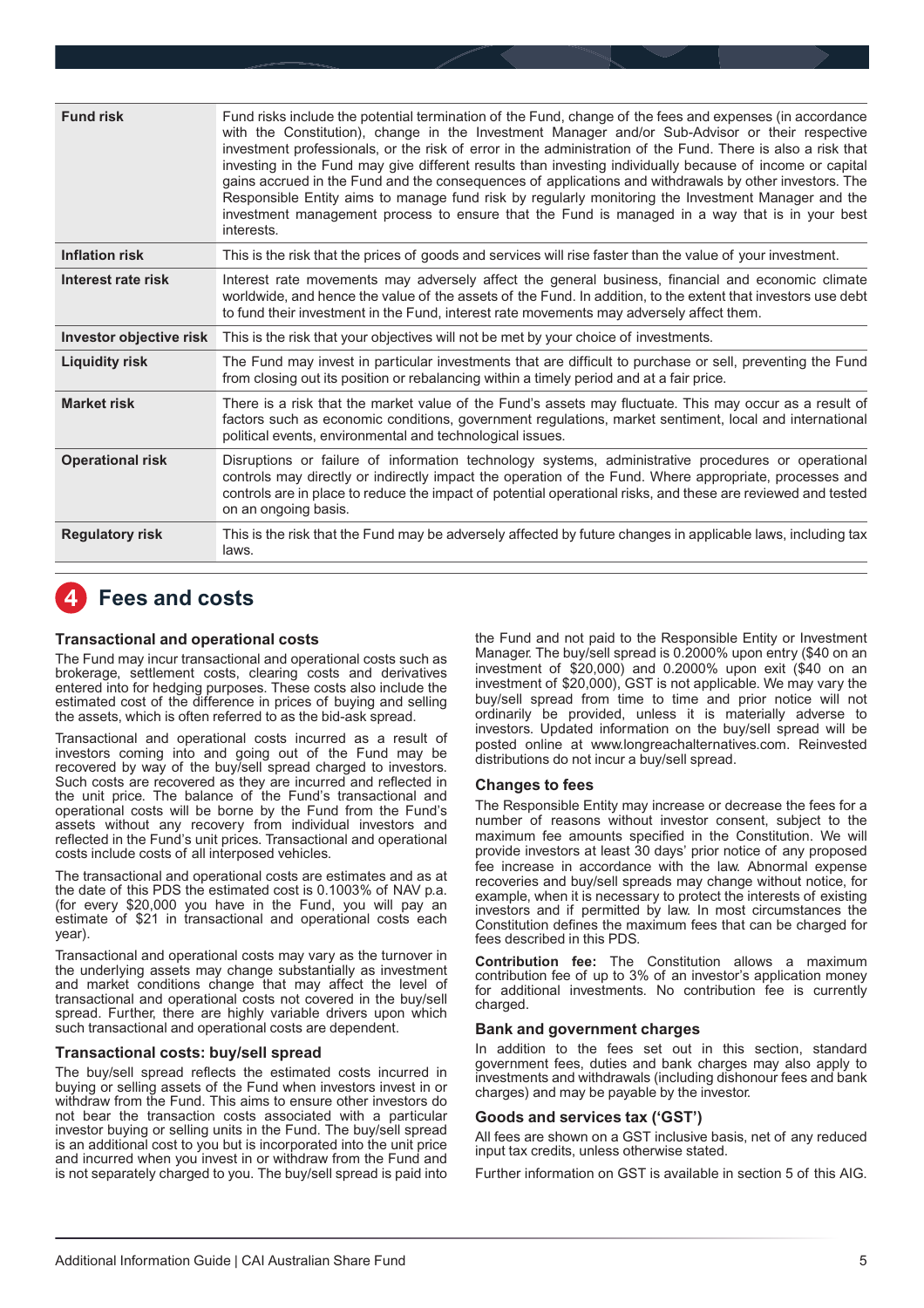# <span id="page-5-0"></span>**How managed investment schemes are taxed**

### **Taxation of the Fund**

This sub-section provides general information only on selected Australian income tax matters and is only applicable to Australian resident investors in the Fund that hold their units on capital account. The tax comments in this section do not take into account the specific circumstances of the investor. In particular, they may not be relevant to investors that are subject to special tax rules such as banks, insurance companies, managed investment trusts, tax exempt organisations and dealers in securities.

**Warning:** Ironbark cannot give tax advice in respect of investments in the Fund. Investing in a registered managed investment scheme (such as the Fund) is likely to have tax consequences. Australian tax laws are complex and subject to change. The tax comments below are only in respect of Australian income tax and are based on the current law in Australia as at the date of this PDS. The comments do not take into account any changes in the tax law or future judicial precedents of the law after this time. Investors are strongly advised to seek their own professional tax advice about the applicable Australian tax (including income tax, GST and duty) consequences and, if appropriate, foreign tax consequences which may apply to investors based on their particular circumstances before investing in the Fund.

### **Taxation of Australian resident investors**

The Fund should be characterised as a resident trust estate for Australian income tax purposes. The Responsible Entity should not be subject to tax on the net (tax) income of the Fund for the relevant year. Rather, the investors in the Fund are generally assessed on their share of the net (tax) income of the Fund for the relevant year.

### **Distributions**

The whole of the Fund's distributable income (if any) for a particular income year ended 30 June will generally be distributed to investors in respect of the relevant income year. Investors should include their share of the net (tax) income of the Fund in their assessable income in the relevant income year. This share is determined based on the distribution of the different income characters by the Fund to the investors. This is the case even if the Fund does not pay a cash distribution, the distribution is reinvested in additional units in the Fund, the distribution is paid in the next income year, or where the income distributions differ to the net (tax) income of the Fund.

The Responsible Entity has elected for the Fund to be an attribution managed investment trust (AMIT) under the AMIT regime introduced by the Government in 2016. From that time, the basis upon which an investor in the Fund, which has elected to be an AMIT, may be subject to tax may differ to that set out above. Investors will be taxed on an attribution basis (having regard to the amount and character of the net taxable income of the Fund that we "attribute" to an investor), rather than such tax being based strictly on the share of the net income distributed to which an investor is "presently entitled". The attribution will be made on a fair and reasonable basis in accordance with the Constitution.

Through the AMIT regime there should be greater certainty of the taxation position of investors. In particular, it is noted that under the AMIT regime in respect of the Fund:

- The net (tax) income of the Fund for an income year will be attributed to investors in the Fund each year, based on their entitlement as defined in the Fund's Constitution and this PDS.
- The amounts attributed to investors from the Fund each year will be disclosed in an AMIT Member Annual Statement ('AMMA Statement'). This statement will be provided to investors no later than three months after the end of the relevant income year.
- The amounts attributed to investors from the Fund as disclosed in the AMMA Statement should be taken into account in the taxable income calculation of investors for the relevant year of income.
- The amounts attributed to investors from the Fund should retain the character they had in the Fund for income tax purposes.
- Investors can rely on specific legislative provisions that allow for an adjustment in calculating the net (tax) income of the Fund for an income year to be applied against the calculation of the net (tax) income of the year that the adjustment is discovered.
- Investors will be subject to a tax cost base adjustment mechanism, which may result in increases or decreases to the tax cost base of units held in the Fund, where there is a difference between the amount distributed by the Fund and the taxable amounts attributed to Investors for an income year. Details of these tax cost base adjustments will be shown in the AMMA Statement.
- Australian withholding tax, if applicable, will be levied on the amounts attributed to a non-resident from the Fund, which may be different to the cash that is actually distributed by the Fund for the year.
- An amount of net (tax) income may be attributed to Investors by the Fund at the time of any withdrawal or cancellation of units in the Fund. This will be based on any entitlement to the Fund's income specified in the Fund's Constitution and this PDS.

In respect of each income year for which investors receive a distribution from the Fund, Ironbark will send an AMMA Statement or a tax statement that will indicate the composition of the distributions the investor has received and the amounts attributed from the Fund, which may include discount capital gains, non-discount capital gains, Australian source interest, dividend and other income, assessable foreign source income, foreign income tax offsets, CGT concession, and other non-assessable amounts.

The capital gains attributed to an investor can be offset by the investor's capital losses arising from other sources. If the capital gains relate to assets held by the Fund for at least 12 months before the disposal and the investor is an individual, trustee or complying superannuation fund, the investor may be entitled to reduce their net capital gain by applying the discount capital gains tax concession, after the application of any capital losses. The concession is 50% for an Australian resident individual or trust, and 33.33% for a complying superannuation fund. In the AMMA Statement or annual tax statement, Ironbark will advise of discountable capital gains attributed to the investor to assist the Investor in calculating their net capital gain for the relevant year.

To the extent that part of a capital gain to which an investor becomes entitled is not assessable as a result of the discount capital gains tax concession, no adjustment to the cost base of their units will be required.

You may receive other non-assessable distributions from the Fund. Such distributions should reduce the tax cost base of the units of the investor in the Fund on which the distribution is made. Further, where the tax cost base is reduced to nil, the amount by which the non-assessable component exceeds the tax cost base of the unit will be regarded as a discountable capital gain made by the investor that holds the unit.

In the case where the Fund makes a loss for tax purposes for a particular income year ended 30 June, the Fund cannot distribute the tax loss to investors. However, subject to the Fund satisfying the relevant loss utilisation rules, the loss may be carried forward and applied by the Fund against its income in future income years.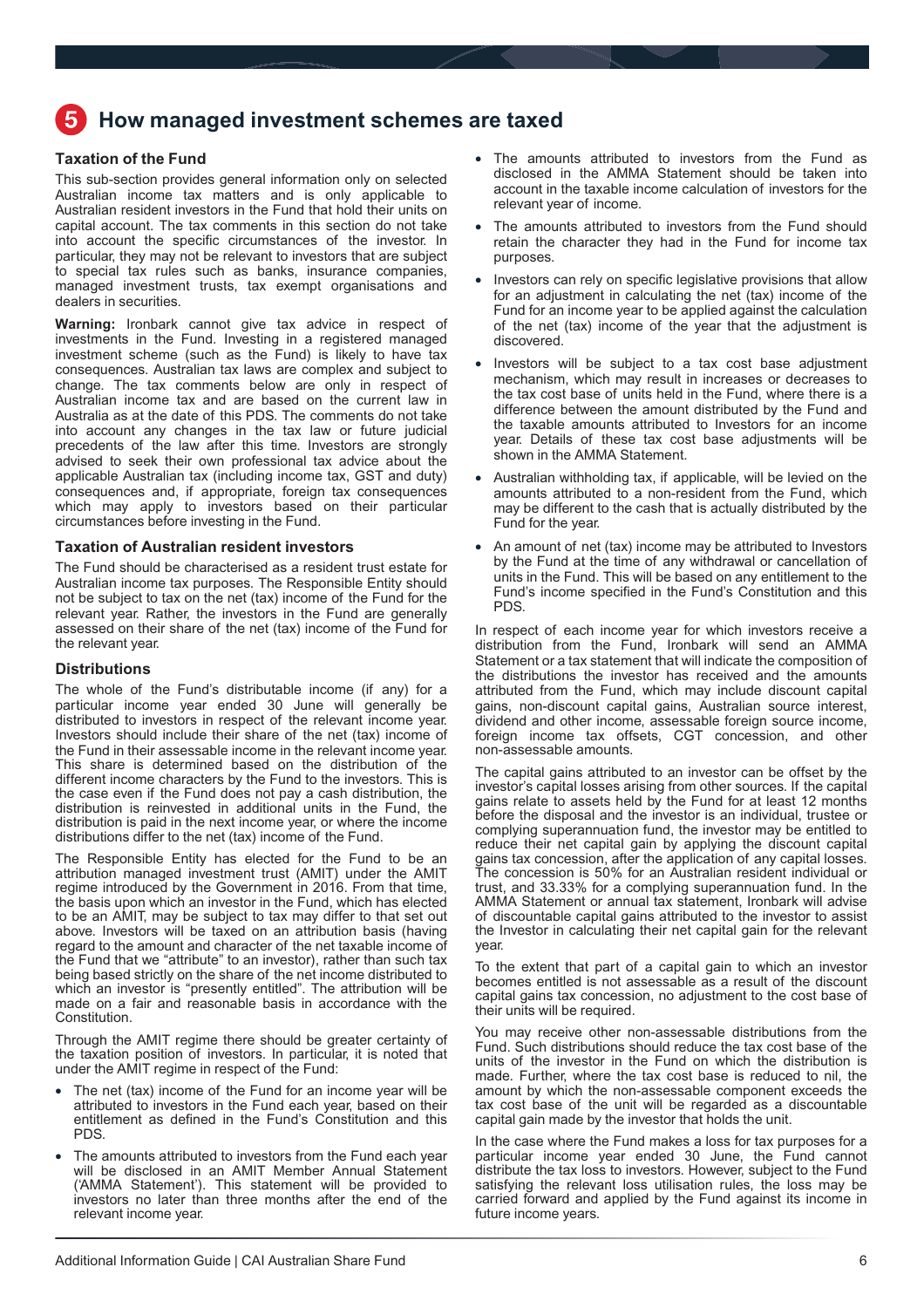### **Foreign income tax offset**

Where the Fund pays foreign tax (such as withholding taxes) in respect of income or gains from a foreign investment, an investor may be entitled to receive a foreign income tax offset ('FITO'). Investors will usually include the foreign income and the FITO in their assessable income and may be eligible for a tax offset. The amount of any foreign income and FITO will be detailed in the AMMA Statement or annual tax statement provided to an investor.

The imposition of tax by a foreign jurisdiction will depend on the country in which the asset is located and income is sourced and the terms of any international tax agreement that exists between that country and Australia, if any. These considerations may affect an investor's entitlement to a FITO.

The ability of an investor to claim a tax offset for the FITO attributed to them from the Fund will depend on their overall tax position. If in doubt, investors should consult their tax adviser in relation to their FITO entitlement for a given year.

### **Controlled foreign company income**

The Controlled Foreign Company ('CFC') rules can attribute income to the Fund that has been derived however not distributed by a foreign company where, in broad terms, the Fund together with its associates control the foreign company. It is unlikely for these rules to apply on the basis that the Fund should not control any foreign company.

### **Disposal or withdrawal of units**

The disposal or withdrawal by an investor of any unit in the Fund may give rise to a capital gain or capital loss that is included in the net capital gain calculation of that investor for the relevant income year. Australian income tax may be payable on any net capital gain that is made for the relevant income year. A capital gain would be made where the capital proceeds from the disposal or withdrawal exceeds the cost base of the relevant unit. A capital loss would be made from the disposal or withdrawal where the capital proceeds from the disposal or withdrawal of the unit are less than the reduced cost base of the unit.

In order to determine their capital gain or capital loss position from the disposal or withdrawal of any unit, investors will need to adjust the tax cost base of their units in the Fund for any AMIT cost base adjustments that have been advised in the investor's AMMA statements received over the duration of their holding plus any non-assessable components distributed from the Fund before the Fund became an AMIT (where relevant). Note, a discount may be available for certain investors in calculating their net capital gain. Such a discount is available on capital gains made on units in the Fund (after the application of capital losses) where the units have been held for at least 12 months. The discount is 50% for Australian resident individuals and trusts, and 33.33% for complying superannuation funds.

#### **Taxation of non-resident investors**

If you are not an Australian resident for tax purposes, or if you provide us with an address outside Australia, tax may be withheld from some Australian sourced taxable components of distributions that are made or attributed by the Fund to non-residents. The rate of withholding tax is dependent on the character of the distribution. If the nature of the distribution is regarded as Australian sourced interest, the withholding tax rate will be 10%. If the distribution is regarded as an unfranked Australian dividend, not declared to be conduit foreign income, the withholding tax rate will be 30% (subject to any lower rate available under a relevant double tax treaty). If the Fund is a withholding managed investment trust and the distribution is a fund payment, the withholding tax rate will be 15% if the investor is resident in an exchange of information country, or otherwise 30%. Any non-assessable distributions made by the Fund should not be subject to Australian withholding tax. You may be subject to the tax laws in your country of residence and should obtain professional tax advice before investing in the Fund.

### **GST**

GST will apply to most expenses of the Fund. All stated fees and expenses are quoted on a GST inclusive basis less any reduced input tax credits available to the Fund. Generally, the Fund cannot claim full input tax credits for GST incurred on expenses, however the Fund may be entitled to reduced input tax credits of 55% to 75% of any GST paid in respect of some of these expenses.

### **Tax file number ('TFN') declaration**

On your application form you may provide us with your TFN or advise us in writing of your TFN exemption. Alternatively, if you are investing in the Fund in the course or furtherance of an enterprise, you may quote an Australian Business Number ('ABN').

It is not compulsory for you to quote a TFN, exemption or ABN, however if you do not we are required by law to deduct tax from any taxable income distribution payable to you at the highest marginal tax rate plus Medicare Levy and any other applicable Government charges. We are authorised to collect TFNs under tax law. For more information about TFNs, please contact the Australian Taxation Office ('ATO').

### **US tax law requirements**

The Fund is a Reporting Financial Institution under the Inter-Governmental Agreement between the Australian and US governments in relation to the Foreign Account Tax Compliance Act ('FATCA'), a United States tax law that imposes certain due diligence and reporting obligations on foreign (non-US) financial institutions and other financial intermediaries, including the Fund, to prevent tax evasion by US citizens and US tax residents ('US Persons') through the use of non-US domiciled investments or accounts.

To comply with the requirements under this Act, we will collect certain additional information from investors and will be required to disclose such information to the ATO. The ATO will share information reported to it by Reporting Financial Institutions with the US Internal Revenue Service.

For further information in relation to how our due diligence and reporting obligations may affect you, please consult your tax adviser.

### **Common reporting standard**

The Fund is a Reporting Financial Institution under the Tax Laws Amendment (Implementation of the Common Reporting Standard) Act 2016 that implemented the OECD Common Reporting Standard ('CRS') in Australia, requiring Reporting Financial Institutions in Australia to report to the ATO details of their foreign investors from participating jurisdictions (other countries that have implemented CRS).

To comply with CRS, we are required to collect information from you to identify if you are a tax resident of any other jurisdiction(s). For non-individual accounts, we are also required to identify the entity type and whether any controlling persons are foreign tax residents. Processing of applications or withdrawals will be delayed or refused if you do not provide the required information when requested. Penalties can apply if investors provide false information.

The ATO will share information reported to it by Reporting Financial Institutions to tax authorities of jurisdictions that have signed the CRS Competent Authority Agreement.

For further information in relation to how our due diligence and reporting obligations may affect you, please consult your tax adviser.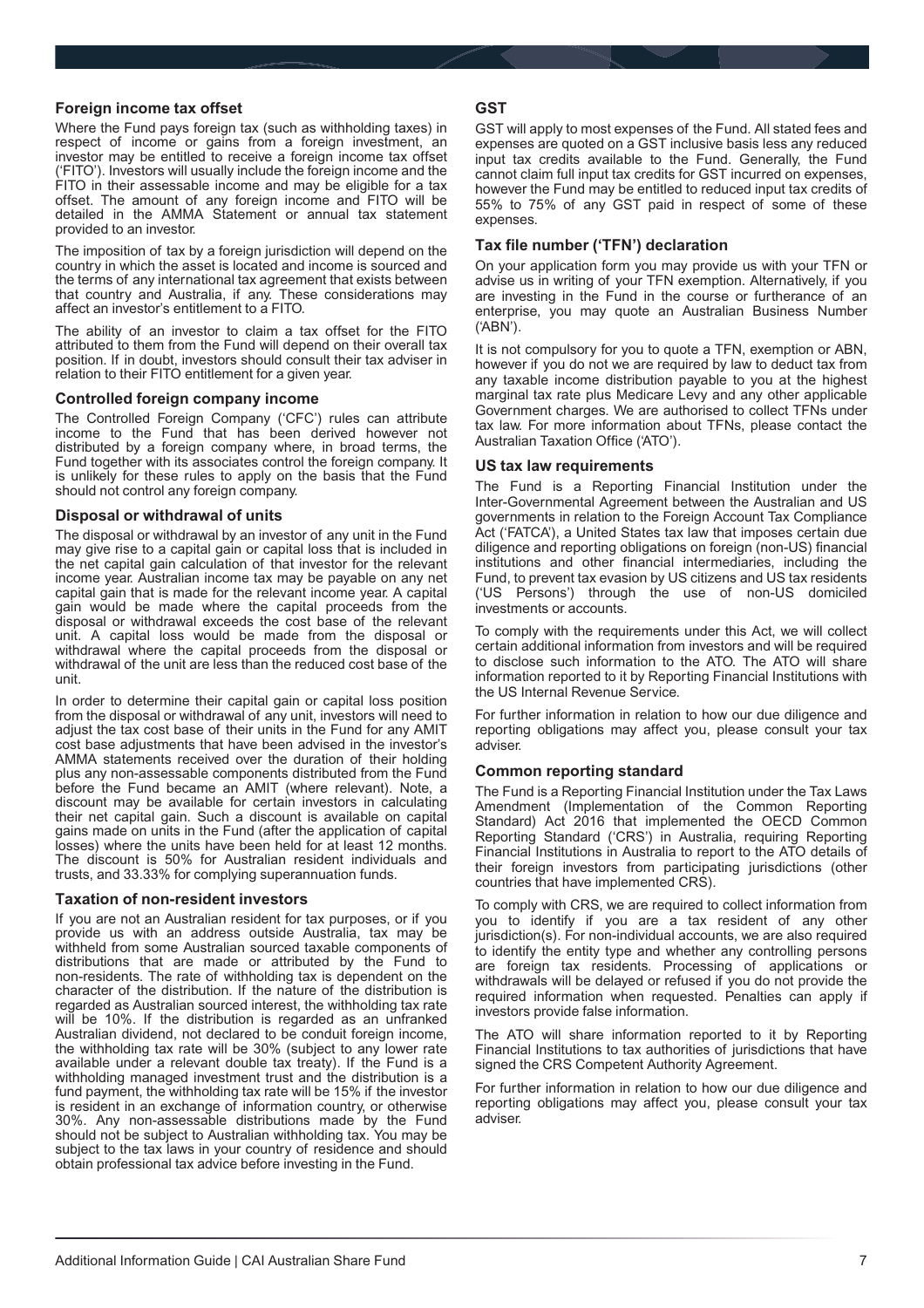## <span id="page-7-0"></span>**Additional information for New Zealand investors**

This offer to New Zealand investors is a regulated offer made under Australian and New Zealand law. In Australia, this is Chapter 8 of the Corporations Act 2001 and Regulations. In New Zealand, this is subpart 6 of Part 9 of the Financial Markets Conduct Act 2013 ('FMCA') and Part 9 of the Financial Markets Conduct Regulations.

### **Regulation**

This offer and the content of the offer document are principally governed by Australian rather than New Zealand law. In the main, the Corporations Act 2001 and Regulations (Australia) set out how the offer must be made.

There are differences in how securities are regulated under Australian law. For example, the disclosure of fees for collective investment schemes is different under the Australian regime.

The rights, remedies, and compensation arrangements available to New Zealand investors in Australian securities may differ from the rights, remedies, and compensation arrangements for New Zealand securities.

### **Complaints**

Both the Australian and New Zealand securities regulators have enforcement responsibilities in relation to this offer. If we are not able to resolve your complaint within 45 days or you are not

**Glossary**

happy with our resolution, as described in section 8 of the PDS, rather than contact the Australian Financial Complaints Authority you can contact the Financial Markets Authority, New Zealand (www.fma.govt.nz). The Australian and New Zealand regulators will work together to settle your complaint.

### **Currency risk**

The offer may involve a currency exchange risk. The currency for the securities is not New Zealand dollars. The value of the securities will go up or down according to changes in the exchange rate between that currency and New Zealand dollars. These changes may be significant.

If you expect the securities to pay any amounts in a currency that is not New Zealand dollars, you may incur significant fees in having the funds credited to a bank account in New Zealand in New Zealand dollars.

### **Taxation**

The taxation treatment of Australian securities is not the same as for New Zealand securities.

If you are uncertain about whether this investment is appropriate for you, you should seek the advice of an appropriately qualified financial adviser.

| <b>ASIC</b>                                 | Australian Securities and Investments Commission.                                                                                                                                               |  |  |
|---------------------------------------------|-------------------------------------------------------------------------------------------------------------------------------------------------------------------------------------------------|--|--|
| <b>Application Form</b>                     | the application form accompanying the PDS.                                                                                                                                                      |  |  |
| <b>Business Day</b>                         | a day other than a Saturday or Sunday or public holiday on which banks are open for business generally in<br>NSW.                                                                               |  |  |
| <b>Constitution</b>                         | the constitution of the Fund, which describes the rights and responsibilities of both investors and the<br>Responsible Entity in relation to the Fund and the beneficial interest of investors. |  |  |
| <b>Corporations Act</b>                     | Corporations Act 2001 (Cth).                                                                                                                                                                    |  |  |
| <b>Fund</b>                                 | CAI Australian Share Fund ARSN 114 291 299.                                                                                                                                                     |  |  |
| <b>IDPS</b>                                 | an investor directed portfolio service, master trust, wrap account, an investor directed portfolio service-like<br>scheme or a similar arrangement.                                             |  |  |
| <b>Indirect Investors</b>                   | persons who invest in the Fund through an IDPS.                                                                                                                                                 |  |  |
| <b>Investment Manager,</b><br>Longreach CAI | Longreach CAI Pty Ltd ABN 33 620 086 946 AR 001270095.                                                                                                                                          |  |  |
| <b>Responsible Entity</b>                   | Ironbark Asset Management (Fund Services) Limited ABN 63 116 232 154.                                                                                                                           |  |  |
| <b>Retail Client</b>                        | persons or entities defined as such under section 761G of the Corporations Act, as the case may be.                                                                                             |  |  |
| Sub-Advisor,<br><b>Creighton Al</b>         | Creighton Capital Management LLC<br>2602 Ellerhorst Avenue<br>El Cerrito, CA 94530, U.S.A.                                                                                                      |  |  |
| <b>Unit Registry</b>                        | State Street Australia Ltd ABN 21 002 965 200.                                                                                                                                                  |  |  |